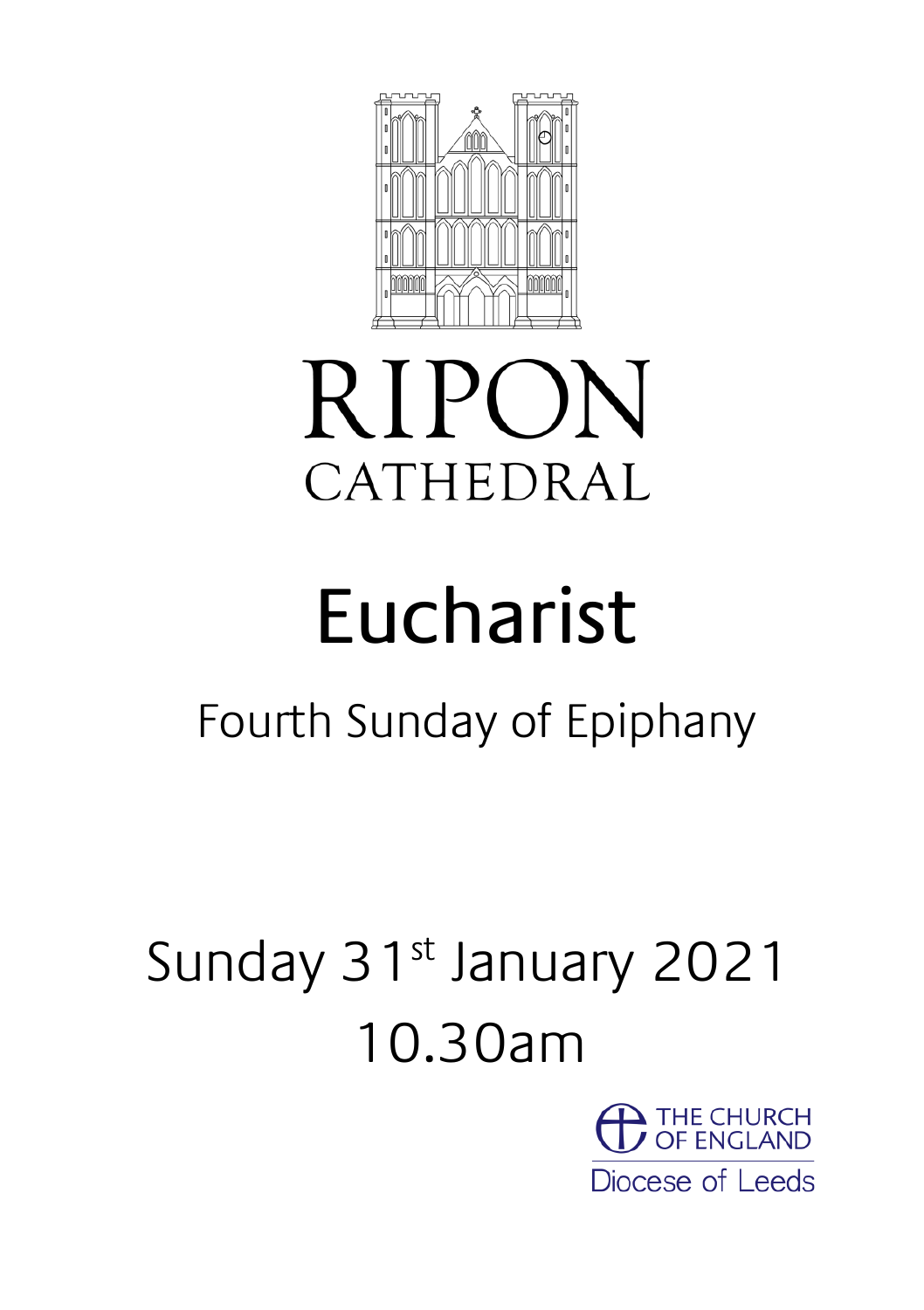#### **Welcome to the Cathedral**

Welcome to Ripon Cathedral for this online act of worship. Christian worship has taken place at Ripon Cathedral since St Wilfrid founded the Cathedral in 672 AD. The Cathedral Crypt, is the oldest part of any English Cathedral and regular prayer has taken place there for almost 1350 years.

Built on the firm foundation of that heritage, the Cathedral today continues to proclaim the Christian faith, with daily prayer and active service in Jesus' name.

If you would like to find out more about how the Cathedral community is seeking to grow God's Kingdom in this  $21<sup>st</sup>$  century, please visit our website. Regular updates of all that we are involved in and our worship are posted on our Facebook page and we tweet regularly using "@riponcathedral".

Common Worship: Services and Prayers for the Church of England, material from which is included in this service, is copyright © The Archbishops' Council. All hymns covered by the Christian Copyright Licensing have been reproduced under CCL Licence no 97098.

#### **Welcome to this Service**

We welcome you to this act of worship which takes place in the season of Epiphany. The word 'Epiphany' is Greek for 'manifestation, showing forth, revealing'. In this season we remember Jesus being shown to wise men from the East who symbolise all the nations of the earth worshipping our Incarnate God and offering rich and rare gifts – gold for a king; incense for God; myrrh for one who will suffer and die. Our Epiphany prayer is that at the name of Jesus every knee shall bow and every tongue confess he is Lord. The Baptism and Jesus' first miracle at the Wedding in Cana are celebrated in this season – 'Epiphanies' which reveal Jesus' true nature. We pray that our lives in this Cathedral Community may reveal him in all we say and do.

As we worship God today we pray that we may all encounter God and be filled with God's life and love, and that we may reach out to include others in sharing our joy.

The President is the Rev'd Canon Barry Pyke Canon for Education

and Rural Engagement.

The Preacher is the Rev'd Canon Michael Gisbourne, Canon Precentor.

The flower displays are kindly provided by the Ripon Cathedral flower guild.

#### **Giving to support the work of the Cathedral**

If you would like to support the mission and ministry of the Cathedral financially, please use these details.

| <b>Account Name:</b> | Ripon Cathedral PCC Fund |                        |          |
|----------------------|--------------------------|------------------------|----------|
| Sort Code            | 05 07 17                 | <b>Account Number:</b> | 35697334 |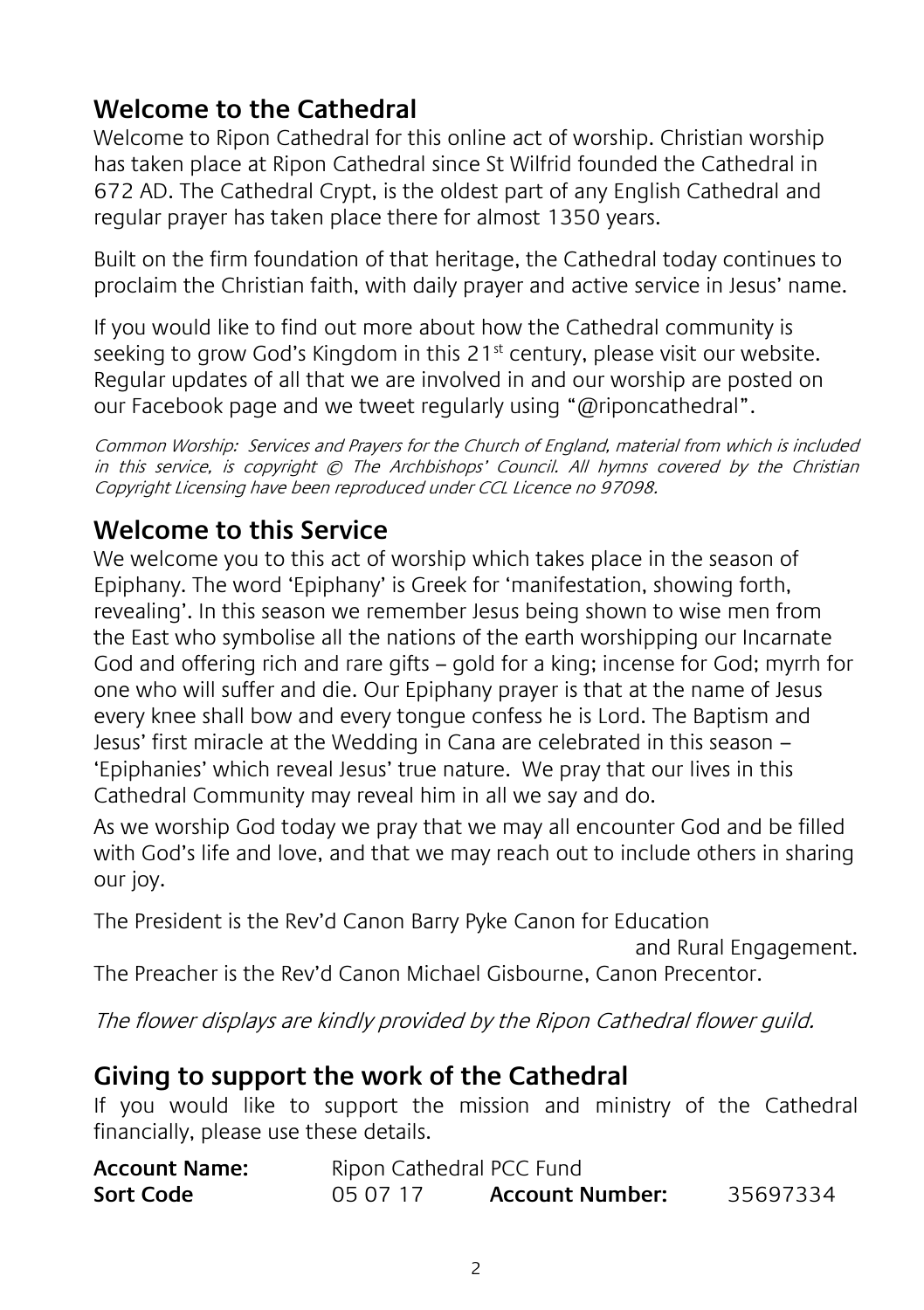# **The Gathering**

As the service begins, you are invited to meditate on these words as the organist improvises on the tune.

#### **Processional Hymn**

O for a thousand tongues to sing my dear Redeemer's praise, the glories of my God and King, the triumphs of his grace!

He speaks; and, listening to his voice, new life the dead receive, the mournful broken hearts rejoice, the humble poor believe.

My gracious Master and my God, assist me to proclaim and spread through all the earth abroad the honours of thy name.

> NEH 415 Words: Charles Wesley (1707-1788) Music: RICHMOND Melody by Thomas Haweis (1734-1820) (NEH 346)

#### **The Greeting**

President In the name of the Father, and of the Son, and of the Holy Spirit. **All Amen.** President Grace, mercy and peace from God our Father and the Lord Jesus Christ be with you **All and also with you.**

Words of welcome and introduction to the service.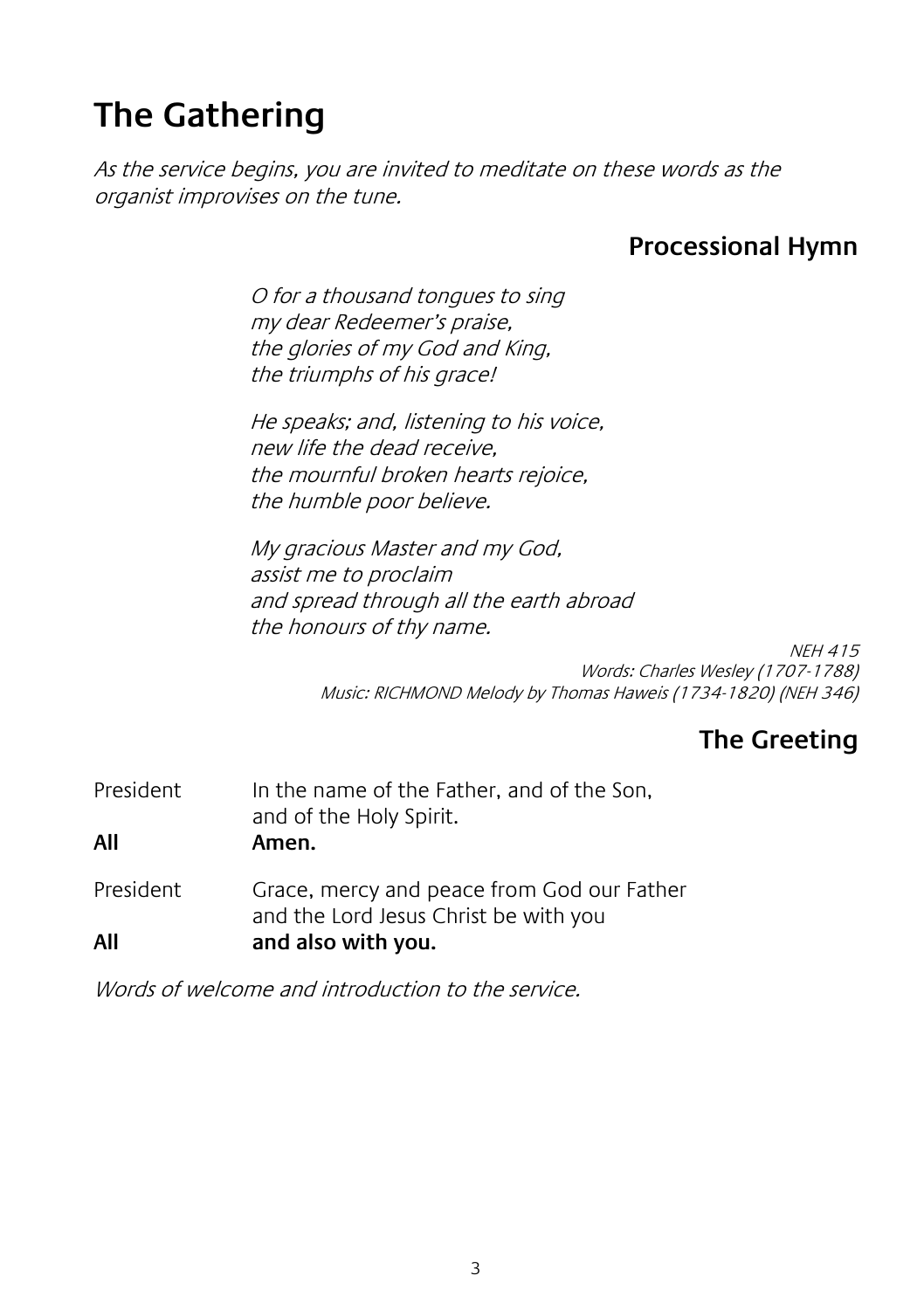#### **Prayer of Preparation**

**All Almighty God, to whom all hearts are open, all desires known, and from whom no secrets are hidden; cleanse the thoughts of our hearts by the inspiration of your Holy Spirit, that we may perfectly love you, and worthily magnify your holy name; through Christ our Lord. Amen.**

#### **Prayer of Penitence**

| President        | The grace of God has dawned upon the world<br>through our Saviour Jesus Christ,<br>who sacrificed himself for us to purify a people as his own.<br>Let us confess our sins.<br>$cf$ Titus 2.11-14                                        |
|------------------|------------------------------------------------------------------------------------------------------------------------------------------------------------------------------------------------------------------------------------------|
| President<br>All | Lord Jesus, illuminate the darkness in our hearts:<br>Lord, have mercy.<br>Lord, have mercy.                                                                                                                                             |
| President<br>All | Lord Jesus, open our eyes to your saving love:<br>Christ, have mercy.<br>Christ, have mercy.                                                                                                                                             |
| President<br>All | Lord Jesus, unstop our ears to hear your living word:<br>Lord, have mercy.<br>Lord, have mercy.                                                                                                                                          |
|                  | <b>The Absolution</b>                                                                                                                                                                                                                    |
| President        | Almighty God,<br>who forgives all who truly repent,<br>have mercy upon you,<br>pardon and deliver you from all your sins,<br>confirm and strengthen you in all goodness,<br>and keep you in life eternal; through Jesus Christ our Lord. |

#### **All Amen.**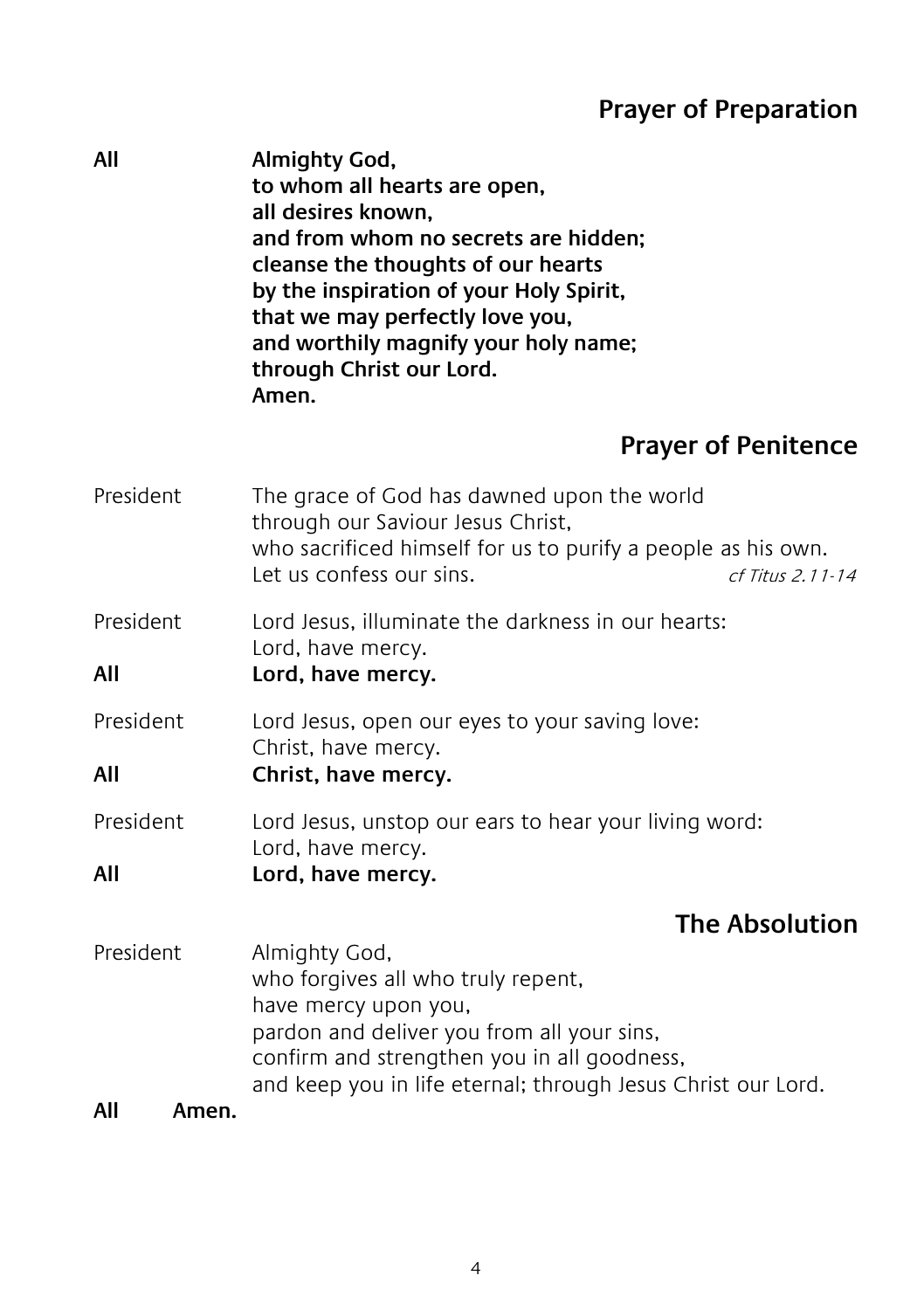#### **Gloria**

**Glory to God in the highest, and peace to his people on earth. Lord God, heavenly King, almighty God and Father, we worship you, we give you thanks, we praise you for your glory.**

**Lord Jesus Christ, only Son of the Father, Lord God, Lamb of God, you take away the sin of the world: have mercy on us; you are seated at the right hand of the Father: receive our prayer.**

**For you alone are the Holy One, you alone are the Lord, you alone are the Most High, Jesus Christ, with the Holy Spirit, in the glory of God the Father. Amen.**

#### **The Collect**

| President | God our creator,                                        |
|-----------|---------------------------------------------------------|
|           | who in the beginning                                    |
|           | commanded the light to shine out of darkness:           |
|           | we pray that the light of the glorious gospel of Christ |
|           | may dispel the darkness of ignorance and unbelief,      |
|           | shine into the hearts of all your people,               |
|           | and reveal the knowledge of your glory                  |
|           | in the face of Jesus Christ your Son our Lord,          |
|           | who is alive and reigns with you,                       |
|           | in the unity of the Holy Spirit,                        |
|           | one God, now and for ever.                              |
| All       | Amen.                                                   |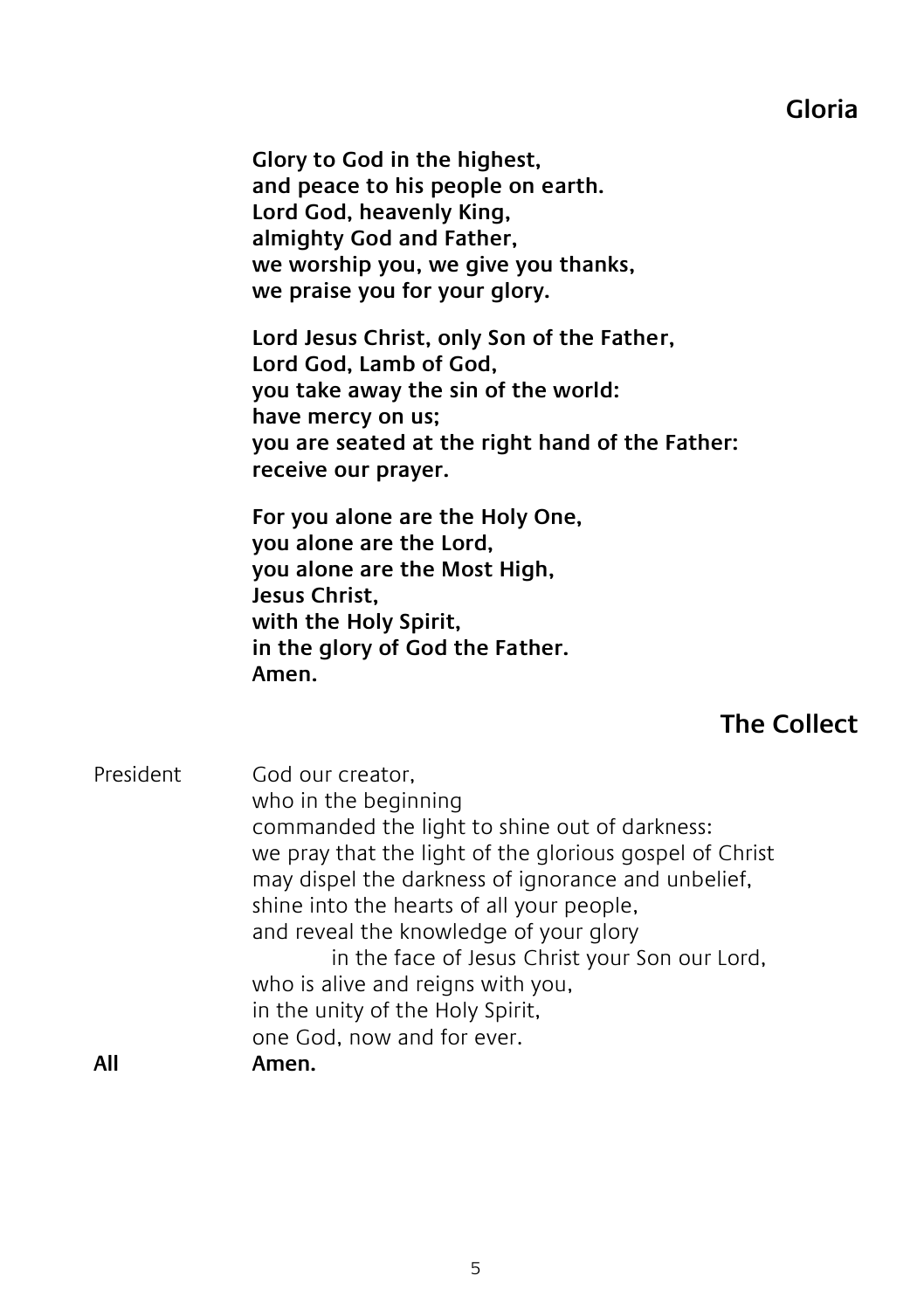## **The Liturgy of the Word**

#### **Old Testament Reading**

A reading from the book of Deuteronomy.

Moses spoke to the people; he said:

The LORD your God will raise up for you a prophet like me from among your own people; you shall heed such a prophet. This is what you requested of the LORD your God at Horeb on the day of the assembly when you said: 'If I hear the voice of the LORD my God any more, or ever again see this great fire, I will die.' Then the LORD replied to me: 'They are right in what they have said. I will raise up for them a prophet like you from among their own people; I will put my words in the mouth of the prophet, who shall speak to them everything that I command. Anyone who does not heed the words that the prophet shall speak in my name, I myself will hold accountable. But any prophet who speaks in the name of other gods, or who presumes to speak in my name a word that I have not commanded the prophet to speak – that prophet shall die.'

(Deuteronomy 18.15-20)

This is the word of the Lord. All **Thanks be to God.**

An organ fanfare heralds the Gospel.

#### **The Gospel**

Gospel Reader Hear the gospel of our Lord Jesus Christ according to Mark. **All Glory to you, O Lord.**

The disciples went to Capernaum; and when the sabbath came, Jesus entered the synagogue and taught. They were astounded at his teaching, for he taught them as one having authority, and not as the scribes. Just then there was in their synagogue a man with an unclean spirit, and he cried out, 'What have you to do with us, Jesus of Nazareth? Have you come to destroy us? I know who you are, the Holy One of God.' But Jesus rebuked him, saying, 'Be silent, and come out of him!' And the unclean spirit, throwing him into convulsions and crying with a loud voice, came out of him. They were all amazed, and they kept on asking one another, 'What is this? A new teaching – with authority! He commands even the unclean spirits, and they obey him.' At once his fame began to spread throughout the surrounding region of Galilee.

(Mark 1.21-28)

This is the Gospel of the Lord. **All Praise to you, O Christ**.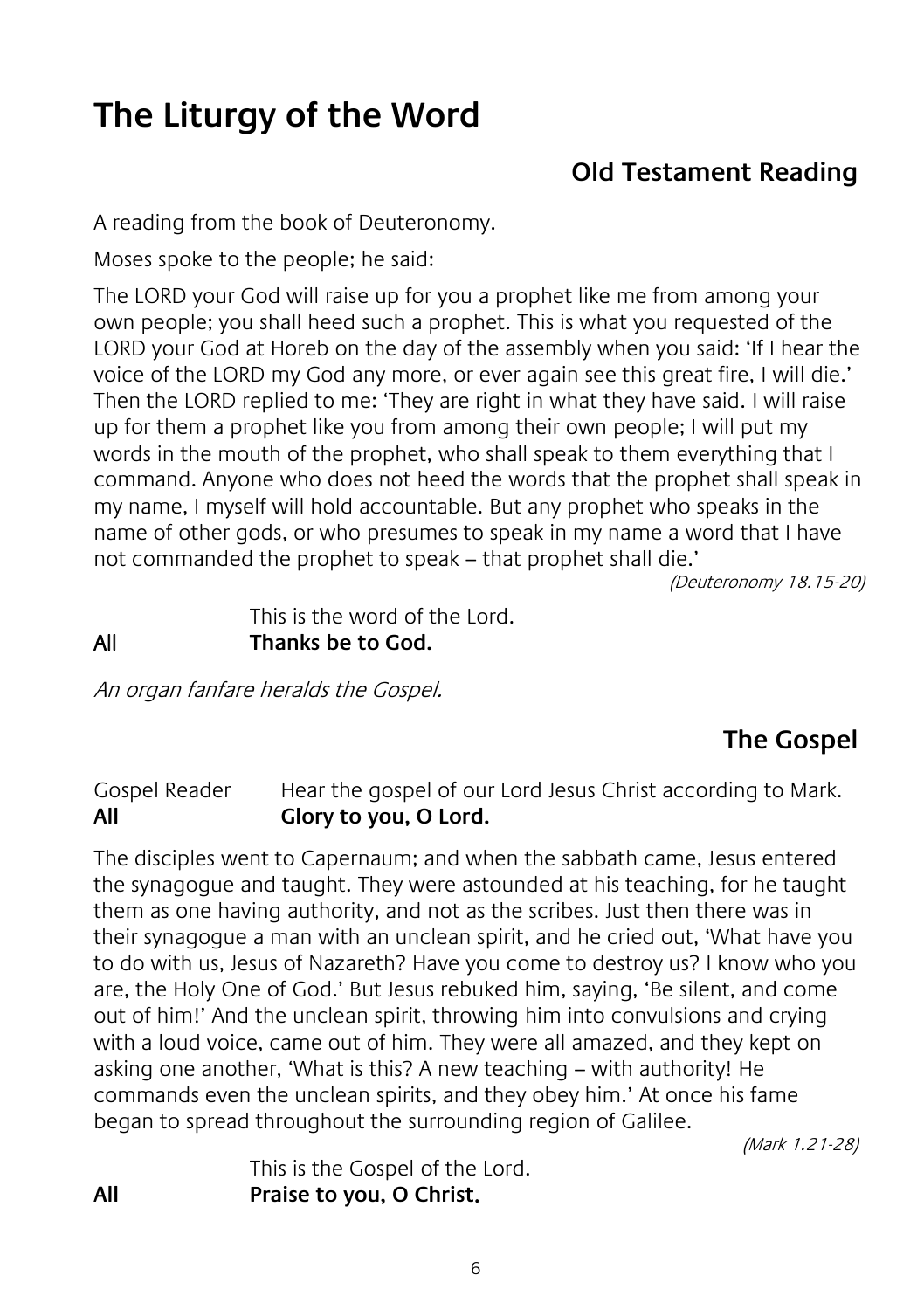A short organ fanfare is played.

#### **Sermon**

A short silence is kept after the sermon.

#### **Affirmation of faith**

| President        | Let us affirm, our common faith in Jesus Christ.                                                                                        |
|------------------|-----------------------------------------------------------------------------------------------------------------------------------------|
| All              | Do you believe and trust in God the Father,<br>source of all being and life, the one for whom we exist?<br>We believe and trust in him. |
| President        | Do you believe and trust in God the Son,<br>who took our human nature, died for us and rose again?                                      |
| All              | We believe and trust in him.                                                                                                            |
| President        | Do you believe and trust in God the Holy Spirit,<br>who gives life to the people of God<br>and makes Christ known in the world?         |
| All              | We believe and trust in him.                                                                                                            |
| President<br>All | This is the faith of the Church.<br>This is our faith. We believe and trust in one God,<br>Father. Son and Holy Spirit.                 |

#### **Intercessions**

This response may be used after each petition:

| All         | hear our prayer.    |
|-------------|---------------------|
| Intercessor | Lord, in your mercy |

And at the end:

| Intercessor | Merciful Father,                |
|-------------|---------------------------------|
| All         | accept these prayers            |
|             | for the sake of your Son,       |
|             | our Saviour Jesus Christ. Amen. |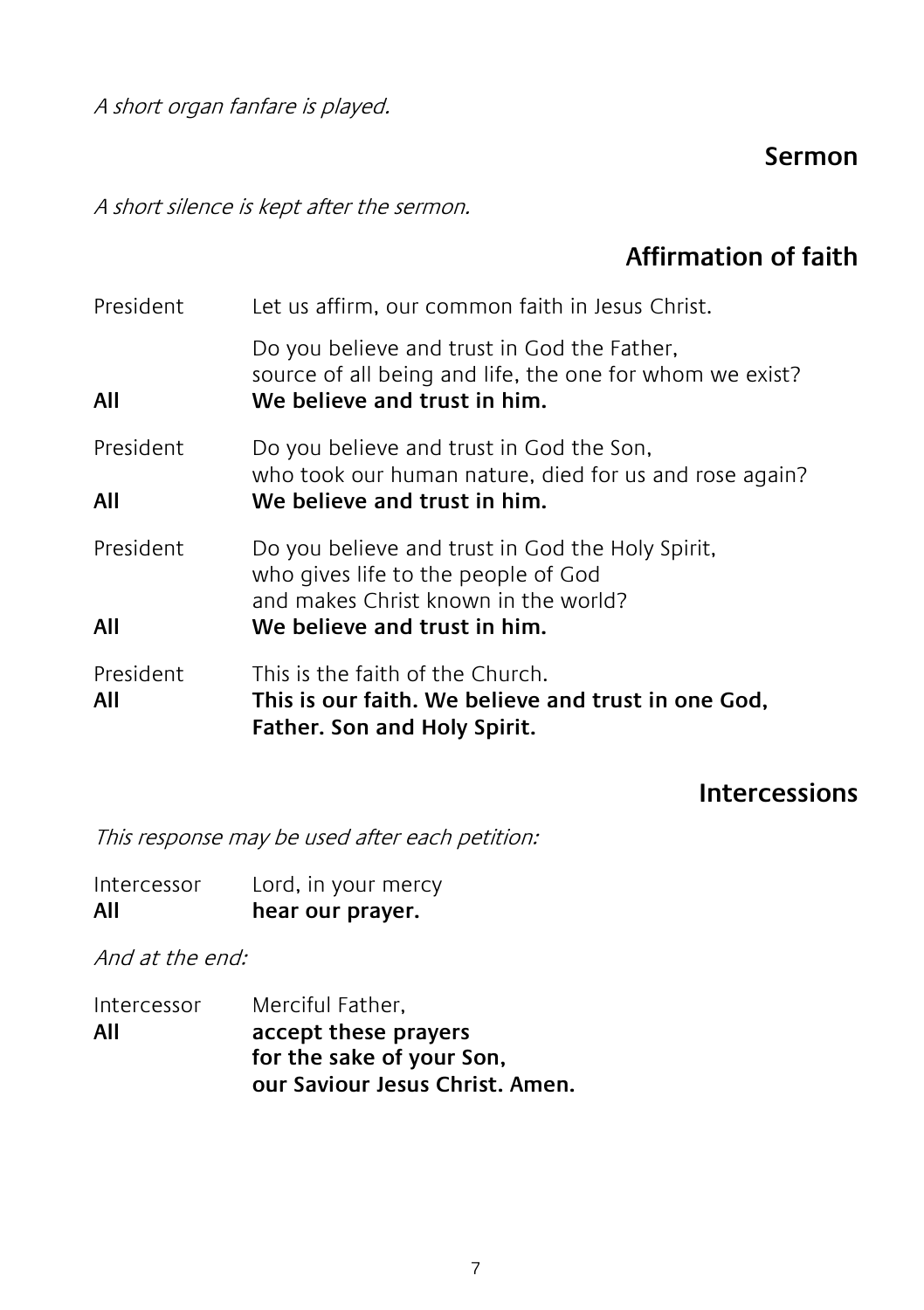## **Liturgy of the Sacrament**

#### **The Peace**

| President | Our Saviour Christ is the Prince of Peace.<br>Of the increase of his government and of peace<br>there shall be no end. | cf Isaiah 9.6.7 |
|-----------|------------------------------------------------------------------------------------------------------------------------|-----------------|
| All       | The peace of the Lord be always with you.<br>and also with you.                                                        |                 |
| President | Let us offer one another a sign of peace.                                                                              |                 |

#### **Preparation of the Altar**

#### **Taking of the Bread and Wine**

The Altar is prepared, and bread and wine are placed upon it.

| All       | Amen.                                         |
|-----------|-----------------------------------------------|
|           | of Jesus Christ, our light and our salvation. |
|           | but hearts and voices raised in praise        |
|           | not gold, frankincense or myrrh,              |
| President | Lord, accept your people's gifts,             |

#### **The Eucharistic Prayer**

- President The Lord be with you **All And also with you.**
- President Lift up your hearts. **All We lift them to the Lord.**
- President Let us give thanks to the Lord our God. **All It is right to give thanks and praise.**
- President All honour and praise be yours always and everywhere, mighty creator, ever-living God, through Jesus Christ your only Son our Lord: for at this time we celebrate your glory made present in our midst.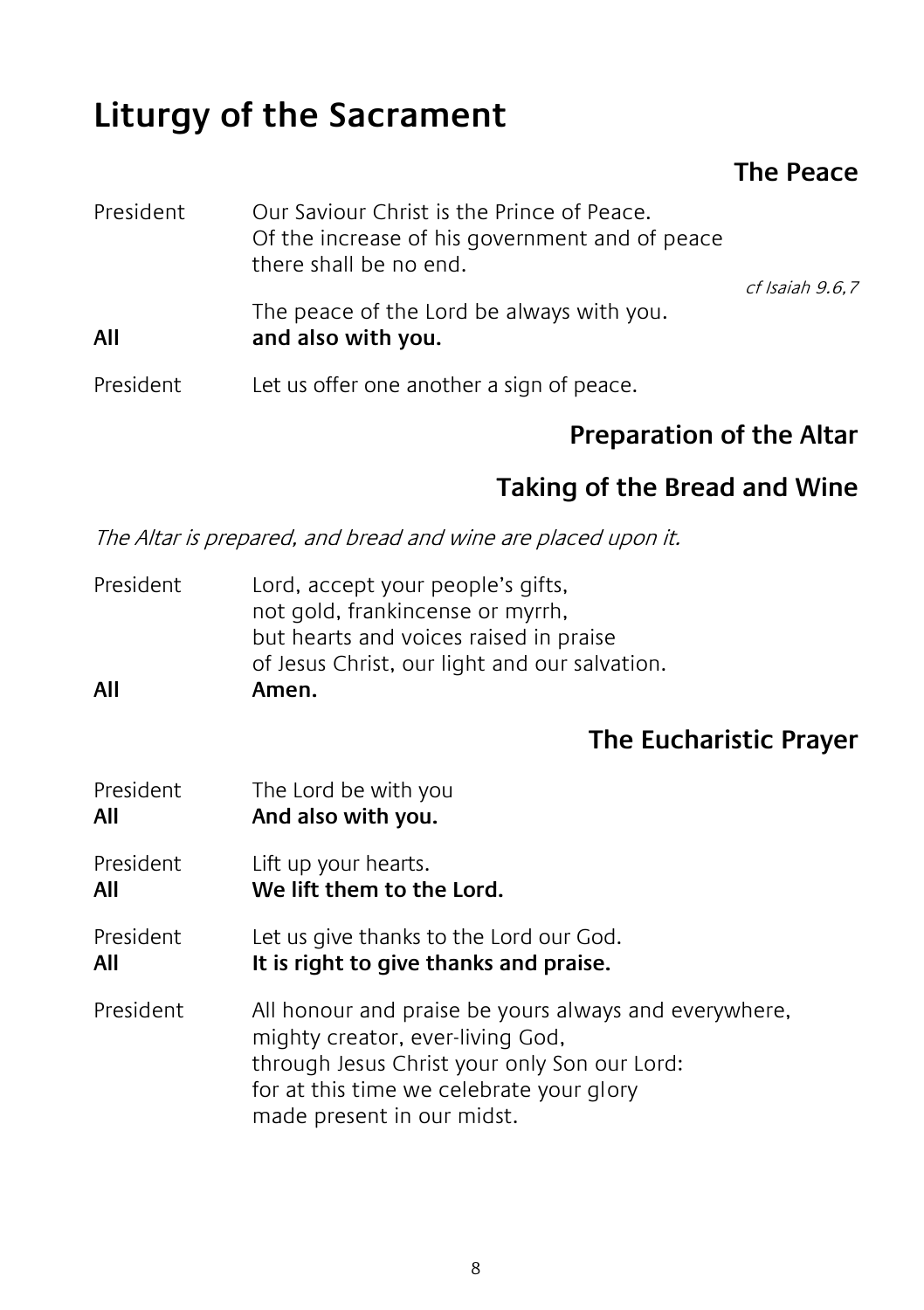|           | In the coming of the magi<br>the King of all the world was revealed to the nations.<br>In the waters of baptism<br>Jesus was revealed as the Christ,<br>the Saviour sent to redeem us.<br>In the water made wine<br>the new creation was revealed at the wedding feast.<br>Poverty was turned to riches, sorrow into joy.<br>Therefore with all the angels of heaven<br>we lift our voices to proclaim the glory of your name<br>and sing our joyful hymn of praise: |
|-----------|----------------------------------------------------------------------------------------------------------------------------------------------------------------------------------------------------------------------------------------------------------------------------------------------------------------------------------------------------------------------------------------------------------------------------------------------------------------------|
| All       | Holy, holy, holy Lord, God of power and might,<br>heaven and earth are full of your glory.<br>Hosanna in the highest.<br>Blessed is he who comes in the name of the Lord.<br>Hosanna in the highest.                                                                                                                                                                                                                                                                 |
| President | Lord, you are holy indeed, the source of all holiness;<br>grant that by the power of your Holy Spirit,<br>and according to your holy will,<br>these gifts of bread and wine<br>may be to us the body and blood of our Lord Jesus Christ;                                                                                                                                                                                                                             |
|           | who, in the same night that he was betrayed,<br>took bread and gave you thanks;<br>he broke it and gave it to his disciples, saying:<br>Take, eat; this is my body which is given for you;<br>do this in remembrance of me.                                                                                                                                                                                                                                          |
|           | In the same way, after supper<br>he took the cup and gave you thanks;<br>he gave it to them, saying:<br>Drink this, all of you;<br>this is my blood of the new covenant,<br>which is shed for you and for many for the forgiveness of sins.<br>Do this, as often as you drink it, in remembrance of me.                                                                                                                                                              |
|           | Great is the mystery of faith.<br>Christ has died:<br>Christ is risen:<br>Christ will come again.                                                                                                                                                                                                                                                                                                                                                                    |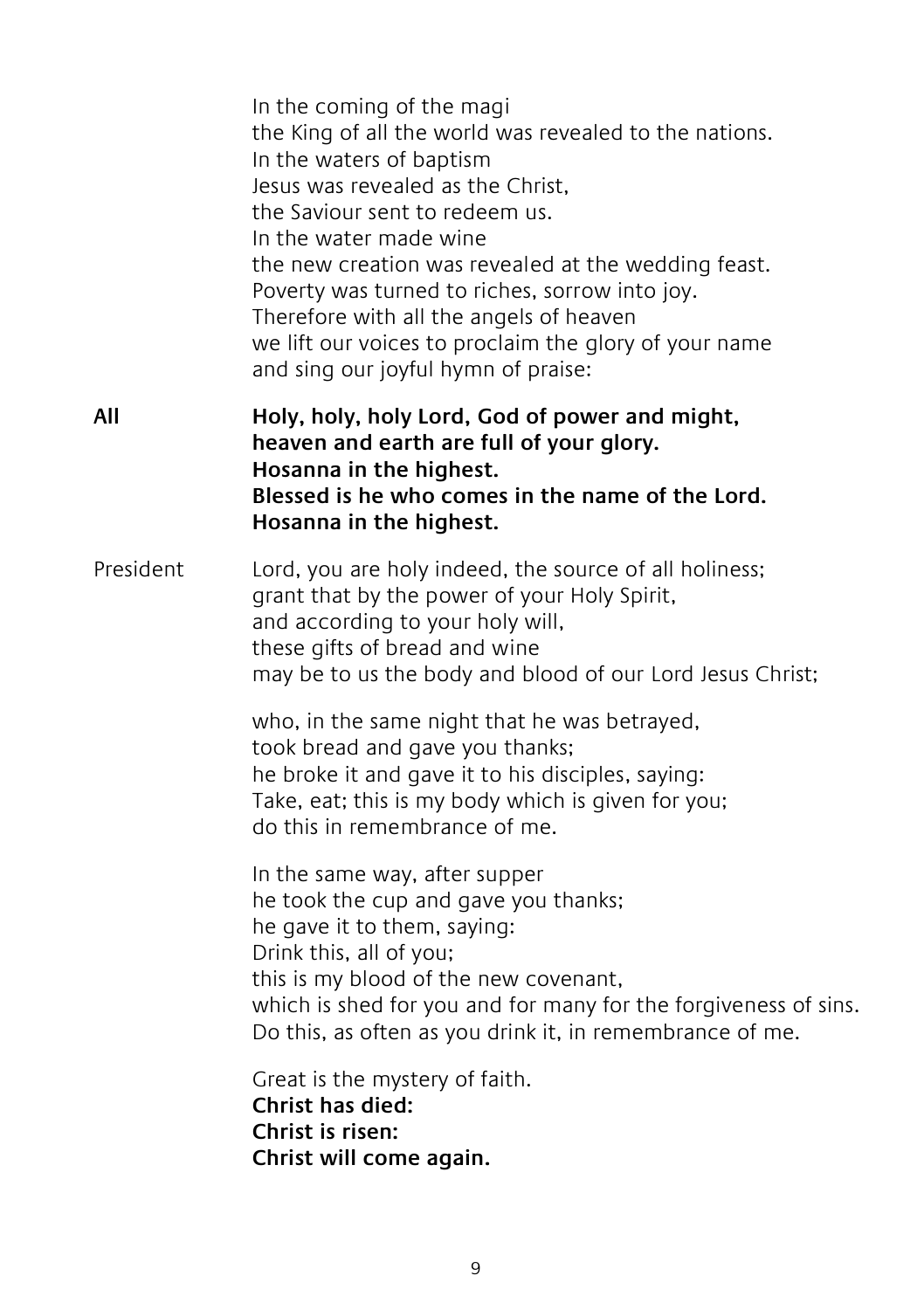|           | And so, Father, calling to mind his death on the cross,<br>his perfect sacrifice made once for the sins of the whole world;<br>rejoicing in his mighty resurrection and glorious ascension,<br>and looking for his coming in glory,<br>we celebrate this memorial of our redemption.<br>As we offer you this our sacrifice of praise and thanksgiving,<br>we bring before you this bread and this cup<br>and we thank you for counting us worthy<br>to stand in your presence and serve you. |
|-----------|----------------------------------------------------------------------------------------------------------------------------------------------------------------------------------------------------------------------------------------------------------------------------------------------------------------------------------------------------------------------------------------------------------------------------------------------------------------------------------------------|
|           | Send the Holy Spirit on your people<br>and gather into one in your kingdom<br>all who share this one bread and one cup,<br>so that we, in the company of the Blessed Virgin Mary,<br>St Peter, St Wilfrid and the all the saints,<br>may praise and glorify you for ever,<br>through Jesus Christ our Lord;                                                                                                                                                                                  |
| All       | by whom, and with whom, and in whom,<br>in the unity of the Holy Spirit,<br>all honour and glory be yours, almighty Father,<br>for ever and ever.<br>Amen.                                                                                                                                                                                                                                                                                                                                   |
|           | The Lord's Prayer                                                                                                                                                                                                                                                                                                                                                                                                                                                                            |
| President | Believing the promises of God,<br>let us pray with confidence as our Saviour has taught us.                                                                                                                                                                                                                                                                                                                                                                                                  |
| All       | Our Father,<br>who art in heaven.<br>hallowed be thy name;<br>thy kingdom come;<br>thy will be done;<br>on earth as it is in heaven.<br>Give us this day our daily bread.<br>And forgive us our trespasses,<br>as we forgive those who trespass against us.<br>And lead us not into temptation;<br>but deliver us from evil.<br>For thine is the kingdom,<br>the power and the glory,<br>for ever and ever.<br>Amen.                                                                         |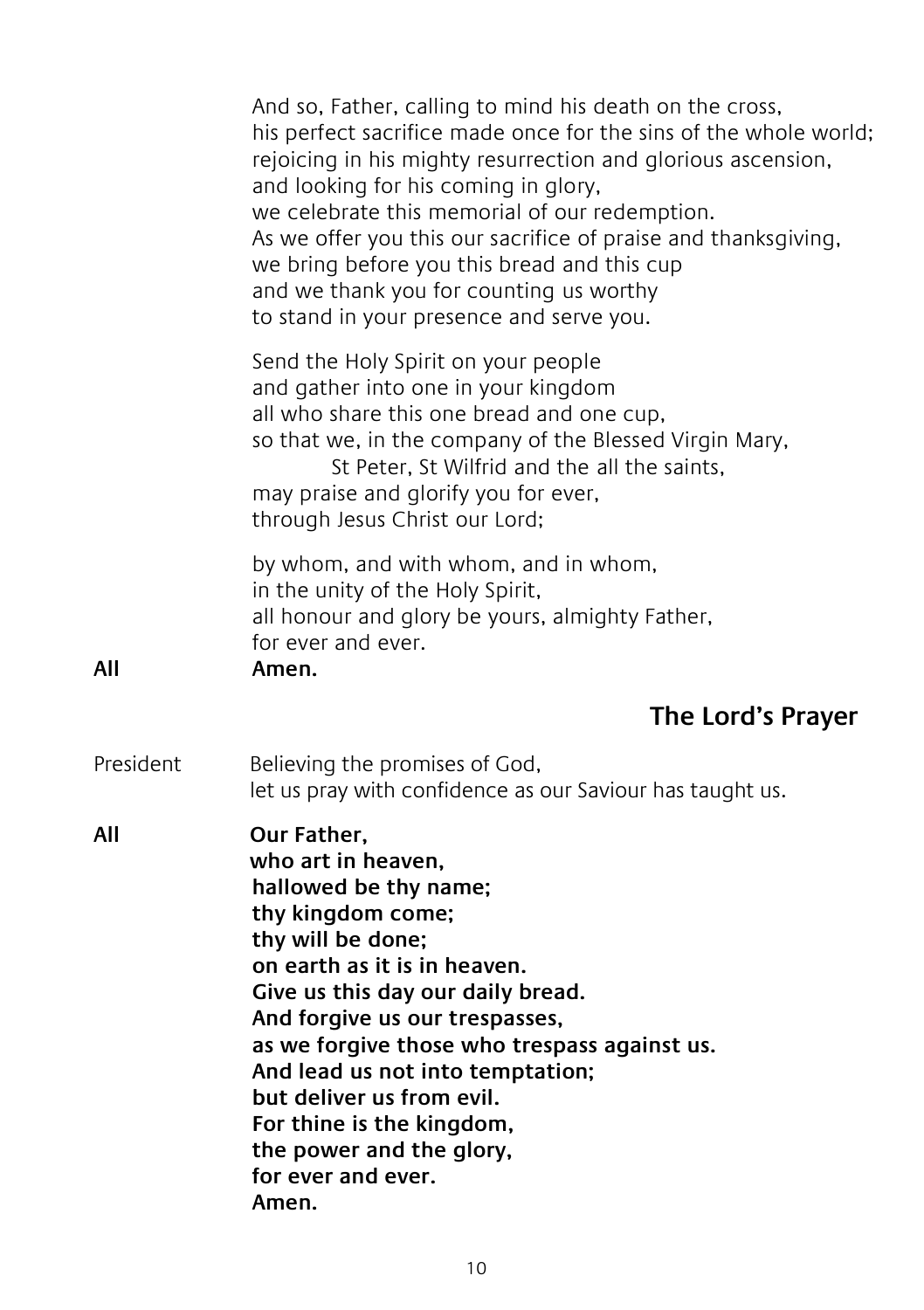#### **The Breaking of the Bread**

| President | We break this bread<br>to share in the body of Christ.                                                    |
|-----------|-----------------------------------------------------------------------------------------------------------|
| All       | Though we are many, we are one body,<br>because we all share in one bread.                                |
|           | <b>Agnus Dei</b>                                                                                          |
| All       | Lamb of God, you take away the sin of the world,<br>have mercy on us.                                     |
|           | Lamb of God, you take away the sin of the world,<br>have mercy on us.                                     |
|           | Lamb of God, you take away the sin of the world,<br>grant us peace.                                       |
|           | The Giving of Communion                                                                                   |
| President | Draw near with faith.<br>Receive the body of our Lord Jesus Christ<br>which he gave for you,              |
|           | Eat in remembrance that he died for you,<br>and feed on him in your hearts<br>by faith with thanksgiving. |
| All       | The Body of Christ keep you in eternal life<br>Amen.                                                      |
|           | Individuals at home may wish to pray this prayer themselves.                                              |

Thanks be to you, Lord Jesus Christ, for all the benefits you have given me, for all the pains and insults you have borne for me. Since I cannot now receive you sacramentally, I ask you to come spiritually into my heart. O most merciful redeemer, friend and brother, may I know you more clearly, love you more dearly, and follow you more nearly, day by day. Amen.

after the Prayer of St Richard of Chichester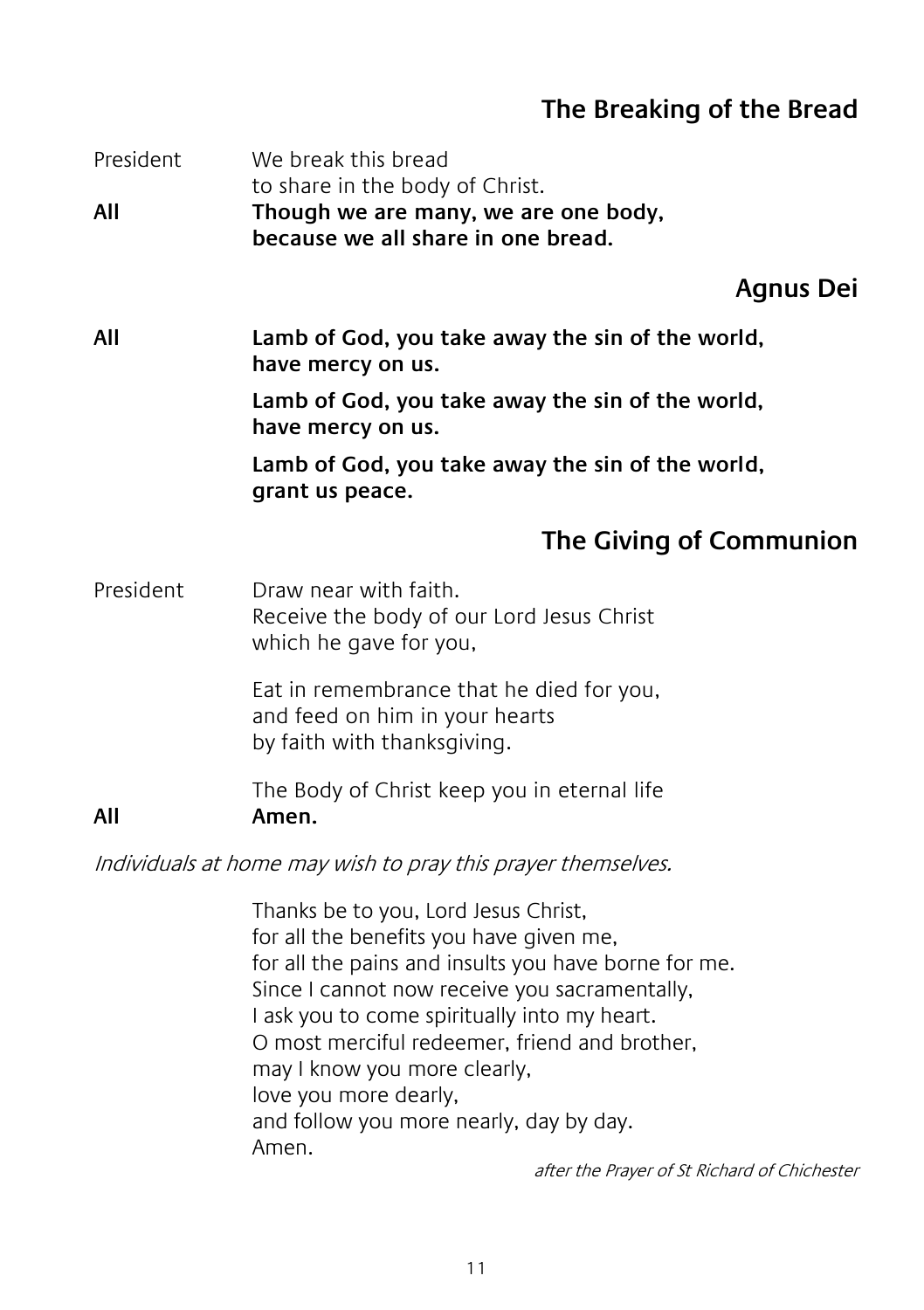#### **Prayer after Communion**

| President | Generous Lord,                                     |
|-----------|----------------------------------------------------|
|           | in word and eucharist we have proclaimed           |
|           | the mystery of your love:                          |
|           | help us so to live out our days                    |
|           | that we may be signs of your wonders in the world; |
|           | through Jesus Christ our Saviour.                  |
| All       | Amen.                                              |

#### **Notices**

Notices may be given.

## **The Dismissal**

| President        | May God the Father,<br>who led the wise men by the shining of a star<br>to find the Christ, the Light from light,<br>lead you also in your pilgrimage to find the Lord.<br>and the blessing of God the Father, the Son, and the Holy Spirit<br>be among you and remain with you now and always. |
|------------------|-------------------------------------------------------------------------------------------------------------------------------------------------------------------------------------------------------------------------------------------------------------------------------------------------|
| All              | Amen.                                                                                                                                                                                                                                                                                           |
| President<br>All | Go in peace to love and serve the Lord.<br>In the name of Christ. Amen.                                                                                                                                                                                                                         |

#### **Organ Voluntary**